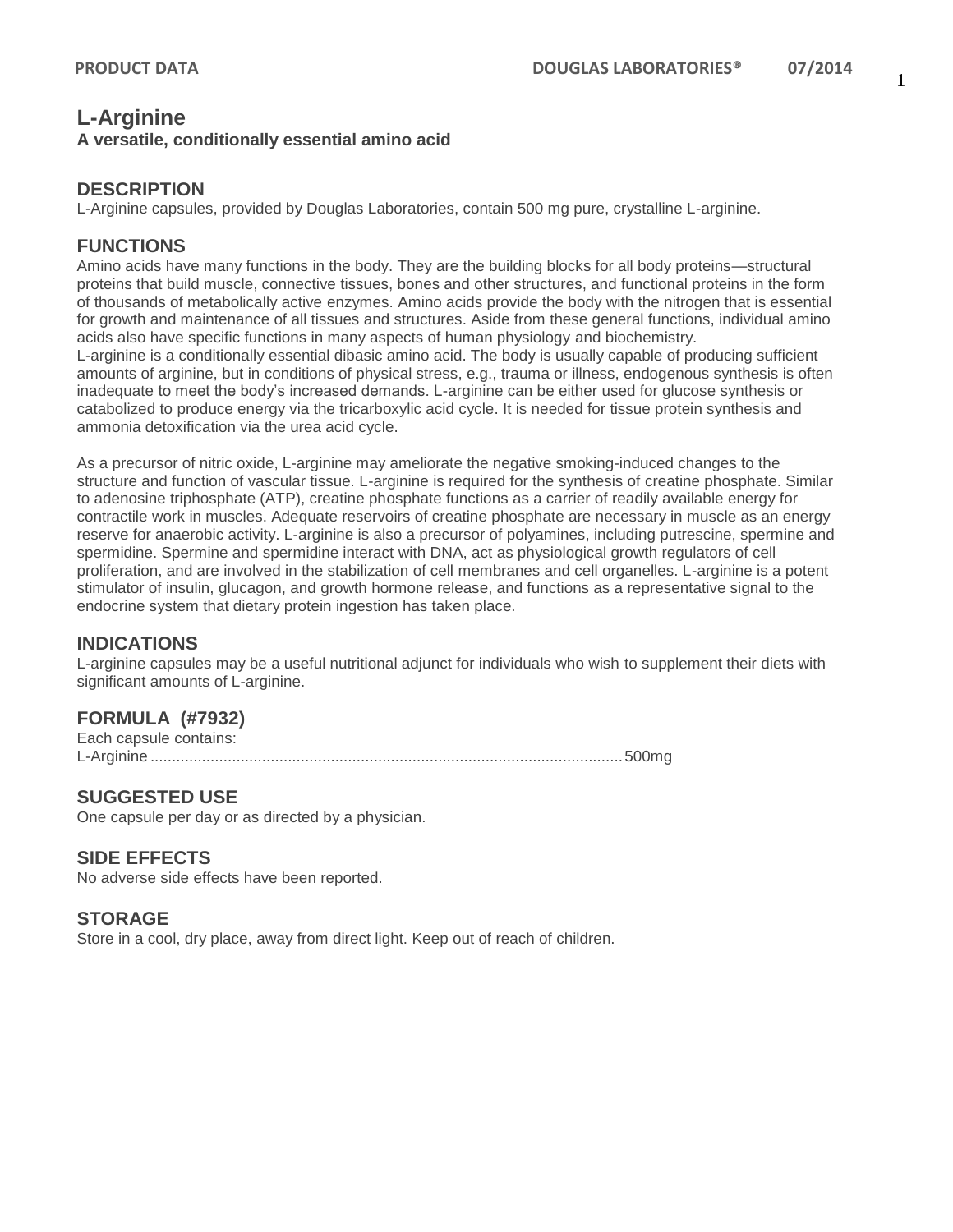## **L-Arginine**

#### **A versatile, conditionally essential amino acid**

## **REFERENCES**

Arvat E, Gianotti L, Grottoli S, Imbimbo BP, Lenaerts V, Deghenghi R, Camanni F, Ghigo E. Arginine and growth hormone-releasing hormone restore the blunted growth hormone-releasing activity of hexarelin in elderly subjects. J Clin Endocrinol Metab 1994;79:1440-3.

Bellone J, Bartolotta E, Cardinale G, Arvat E, Cherubini V, Aimaretti G, Maccario M, Mucci M, Camanni F, Ghigo E. Low dose orally administered arginine is able to enhance both basal and growth hormone-releasing hormone-induced growth hormone secretion in normal short children. J Endocrinol Invest 1993;16:521-5. Bode-Boger SM, Boger RH, Galland A, Tsikas D, Frolich JC. L-arginine-induced vasodilation in healthy humans: pharmacokinetic- pharmacodynamic relationship. Br J Clin Pharmacol 1998;46:489-97.

Bode-Boger SM, Boger RH, Kienke S, Bohme M, Phivthong-ngam L, Tsikas D, Frolich JC. Chronic dietary supplementation with L-arginine inhibits platelet aggregation and thromboxane A2 synthesis in hypercholesterolaemic rabbits in vivo. Cardiovasc Res 1998;37:756-64.

Boger RH, Bode-Boger SM, Phivthong-ngam L, Brandes RP, Schwedhelm E, Mugge A, Bohme M, Tsikas D, Frolich JC. Dietary L-arginine and alpha-tocopherol reduce vascular oxidative stress and preserve endothelial function in hypercholesterolemic rabbits via different mechanisms. Atherosclerosis 1998;141:31-43.

Boger RH, Bode-Boger SM, Thiele W, Creutzig A, Alexander K, Frolich JC. Restoring vascular nitric oxide formation by L-arginine improves the symptoms of intermittent claudication in patients with peripheral arterial occlusive disease. J Am Coll Cardiol 1998;32:1336-44.

Bower RH, Cerra FB, Bershadsky B, Licari JJ, Hoyt DB, Jensen GL, Van Buren CT, Rothkopf MM, Daly JM, Adelsberg BR. Early enteral administration of a formula (Impact) supplemented with arginine, nucleotides, and fish oil in intensive care unit patients: results of a multicenter, prospective, randomized, clinical trial [see comments]. Crit Care Med 1995;23:436-49.

Candipan RC, Wang BY, Buitrago R, Tsao PS, Cooke JP. Regression or progression. Dependency on vascular nitric oxide. Arterioscler Thromb Vasc Biol 1996;16:44-50.

Cynober L. Can arginine and ornithine support gut functions? Gut 1994;35:S42-5.

De Bandt JP, Cynober L, Lim SK, Coudray-Lucas C, Poupon R, Giboudeau J. Metabolism of ornithine, alphaketoglutarate and arginine in isolated perfused rat liver. Br J Nutr 1995;73:227-39.

Dumas F, De Bandt JP, Colomb V, Le Boucher J, Coudray-Lucas C, Lavie S, Brousse N, Ricour C, Cynober L, Goulet O. Enteral ornithine alpha-ketoglutarate enhances intestinal adaptation to massive resection in rats. Metabolism 1998;47:1366-71.

Ghigo E, Arvat E, Rizzi G, Bellone J, Nicolosi M, Boffano GM, Mucci M, Boghen MF, Camanni F. Arginine enhances the growth hormone-releasing activity of a synthetic hexapeptide (GHRP-6) in elderly but not in young subjects after oral administration. J Endocrinol Invest 1994;17:157-62.

Ghigo E, Miola C, Aimaretti G, Valente F, Procopio M, Arvat E, Yin-Zhang W, Camanni F. Arginine abolishes the inhibitory effect of glucose on the growth hormone response to growth hormone-releasing hormone in man. Metabolism 1992;41:1000-3.

Gurbuz AT, Kunzelman J, Ratzer EE. Supplemental dietary arginine accelerates intestinal mucosal regeneration and enhances bacterial clearance following radiation enteritis in rats. J Surg Res 1998;74:149-54. Hebiguchi T, Kato T, Yoshino H, Mizuno M, Koyama K. The effect of arginine supplementation on growth hormone release and intestinal mucosal growth after massive small bowel resection in growing rats. J Pediatr Surg 1997;32:1149-53.

Hutchison SJ, Sudhir K, Sievers RE, Zhu BQ, Sun YP, Chou TM, Chatterjee K, Deedwania PC, Cooke JP, Glantz SA, Parmley WW. Effects of L-arginine on atherogenesis and endothelial dysfunction due to secondhand smoke. Hypertension 1999;34:44-50.

Moinard C, Chauveau B, Walrand S, Felgines C, Chassagne J, Caldefie F, Cynober LA, Vasson MP. Phagocyte functions in stressed rats: comparison of modulation by glutamine, arginine and ornithine 2-